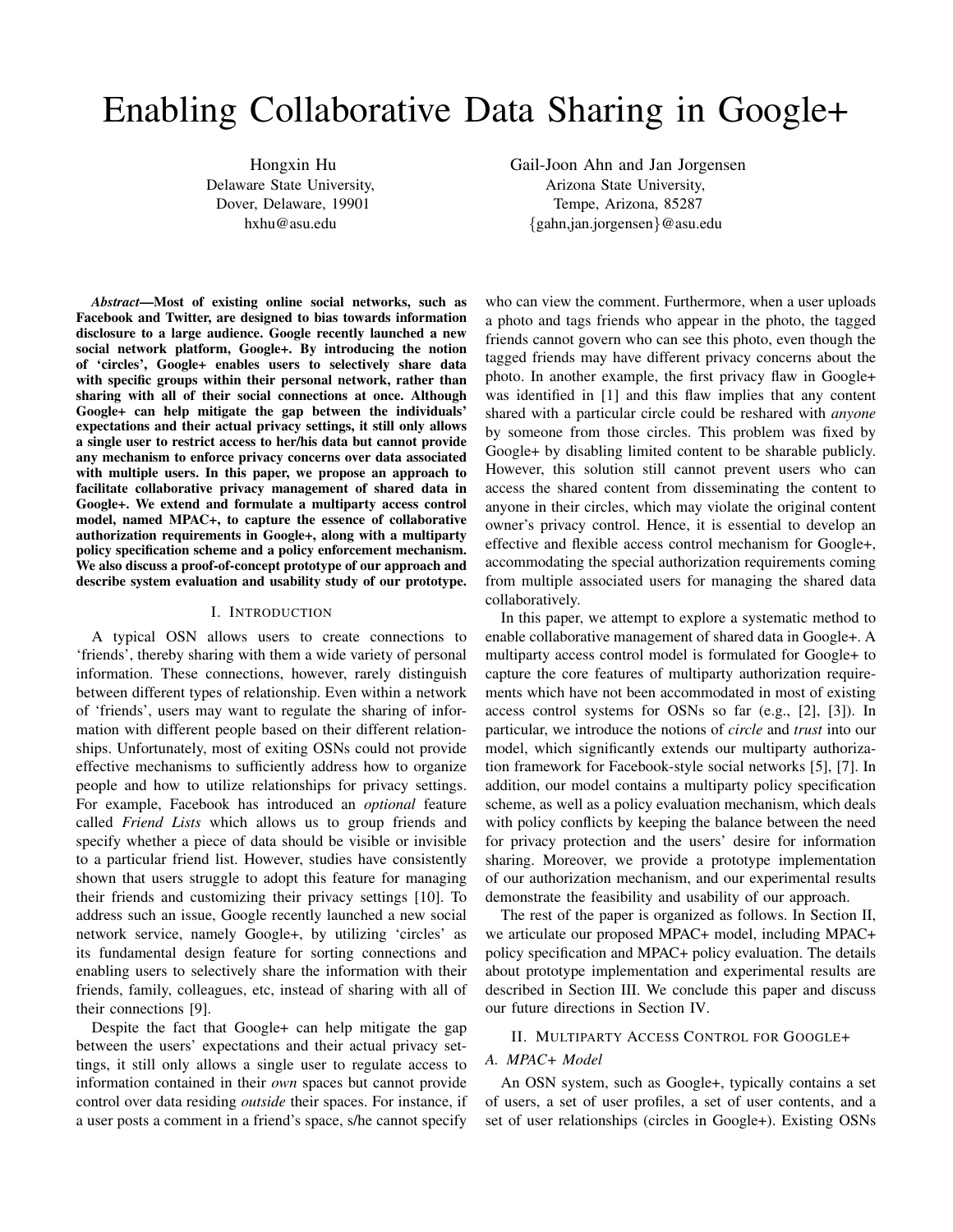including Google+ do not provide effective mechanism to support collaborative privacy control over shared data. Several access control schemes (e.g., [2], [3]) have been recently introduced to support fine-grained authorization specifications for OSNs. Unfortunately, these schemes also only allow a single controller, the resource *owner*, to specify access control policies. Indeed, in addition to the *owner* (the user owning the content in his/her space) of content, other controllers, including the *contributor* (the user publishing the content in someone else's space), *stakeholder* (the user tagged and associated with the content) and *disseminator* (the user sharing the content from someone else's space to his/her space) of content, need to govern the access of the shared data as well due to possibly different privacy concerns.

In real life, users naturally group their connections (the people they know) into social circles, and also assign them different priorities called *trust*. Social circles and trust among connections can help a user determine how to interact with other users. The "circles" in Google+ can directly reflect the feature of social circles in real life of a user. However, the concept of "trust" cannot be explicitly represented in existing OSNs including Google+. Obviously, even users in a same circle may represent different degrees of trust, and users' trustworthiness can be also leveraged to determine who are authorized to access a resource. For example, a user may want to disclose business documents to only co-workers who are with *high* trust levels. Thus, in our multiparty access control model called MPAC+, we assume users can explicitly specify how much they trust others by assigning each of them a trust level when they group their connections into circles in OSNs.

We now formally define our MPAC+ model as follows:

- $U = \{u_1, \ldots, u_n\}$  is a set of users of the OSN. Each user has a unique identifier;
- $C = \{c_1, \ldots, c_m\}$  is a set of circles created by users in the OSN. Each circle is identified by a unique identifier as well;
- $O = \{o_1, \ldots, o_p\}$  is a set of contents in the OSN. Each content also has a unique identifier;
- $P = \{p_1, \ldots, p_q\}$  is a set of user profile items in the OSN. Each profile item is a *<attribute: profile-value>* pair,  $p_i = \langle \text{attr}_i : \text{pvalue}_i \rangle$ , where  $\text{attr}_i$  is an attribute identifier and  $pvalue_i$  is the attribute value;
- $UC = \{uc_1, \ldots, uc_{tr}\}$  is a collection of user circle sets, where  $uc_i = \{uc_{i1}, \ldots, uc_{is}\}$  is a set of circles created by a user  $i \in U$ , where  $uc_{ij} \in C$ ;
- $UP = \{up_1, \ldots, up_v\}$  is a collection of user profile sets, where  $up_i = \{up_{i1}, \ldots, up_{iw}\}\$ is the profile of a user  $i \in U$ , where  $up_{ij} \in P$ ;
- $CT = \{OW, CB, SH, DS\}$  is a set of controller types, indicating *OwnerOf*, *ContributorOf*, *StakeholderOf*, and *DisseminatorOf*, respectively;
- $CO = \{CO_{ct_1}, \ldots, CO_{ct_x}\}\$ is a collection of binary user-to-content relations, where  $CO_{ct_i} \subseteq U \times O$  specifies a set of *< user, content >* pairs with a controller type  $ct_i \in CT;$
- $TL = \{tl_1, \ldots, tl_v\}$  is a set of supported trust levels,

which are assumed to be in the closed interval [0,1] in our model;

- $CUT \subseteq C \times U \times TL$  is a set of 3-tuples  $\lt$  *circle, user, trust level >* representing user-to-circle membership relations (*MemberOf*) with assigned trust levels;
- *controllers* :  $O \xrightarrow{CT} 2^U$ , a function mapping each content  $o \in O$  to a set of users who are the controllers of the content with the controller type  $ct \in CT$ :

*controllers*( $o : O, ct : CT$ ) = { $u ∈ U | (u, o) ∈$ *COct}*;

- $user\_own\_circles: U \rightarrow 2^C$ , a function mapping each user  $u \in U$  to a set of circles created by this user:  $user\_own\_circles(u : U) = \{c \in C \mid (\exists uc_u \in$  $UC$ <sup>[</sup> $c \in uc_u$ ]<sup>}</sup>;
- $circle\_contain\_users : C \rightarrow 2^U$ , a function mapping each circle  $c \in C$  to a set of users who are the members of this circle:

 $circle\_contain\_users(c:C) = \{u \in U \mid (c, u, \ast) \}$ <sup>1</sup>  $\in$ *CUT}*;

- $user\_extended\_circles: U \rightarrow 2^C$ , a function mapping each user  $u \in U$  to a set of circles of the user's circles:  $user\_extended\_circles(u : U) = \{c \in$  $C$  |  $(\exists u' \in circle\_contain\_users(c') \land c')$ *∈*  $user\_own\_circles(u))[c \in user\_own\_circles(u')]\};$
- *trust\_level* :  $C, U \rightarrow TL$ , a function returning the trust level of a user-to-circle membership relation:

 $trust\_level(c : C, u : U) = \{tl \in TL \mid (c, u, tl) \in$ *CUT}*;

# *B. MPAC+ Policy Specification*

Our policy specification scheme is constructed based on the proposed MPAC+ model. In our model, each controller of a shared resource can specify one or more rules as a policy that can govern who can access the resource.

*Accessor Specification*: Accessors are a set of users who are granted to access the shared data. In Google+, accessors can be specified with a set of circles. In addition, as we discussed previously, trust levels can be used as constraints on determining authorized users in our model. We formally define the accessor specification as follows:

*Definition 1:* (Accessor Specification). Let  $ac \in C \cup$ 

*{All Circles} ∪ {Extended Circles} ∪ {∗}* be a specific circle  $c \in C$ , all circles or extended circles of the controller who defines the policy, or everyone (\*) in the OSN. Let  $tl_{min} \in TL$  and  $tl_{max} \in TL$  be, respectively, the minimum trust level and the maximum trust level that the users in *ac* must have. The accessor specification is defined as a set,  ${a_1, \ldots, a_n}$ , where each element is a tuple  $\langle ac, tl_{min} \rangle$ for *positive* rule (with "permit" effect) or  $\langle ac, tl_{max} \rangle$  for *negative* rule (with "deny" effect).

*Data Specification*: In Google+, users can share their contents, profiles, even circles with others. To facilitate effective policy conflict resolution for multiparty access control, we introduce *sensitivity levels* for data specification, which are assigned

<sup>1&</sup>quot;\*"" is to indicate any value of the trust level within the tuple.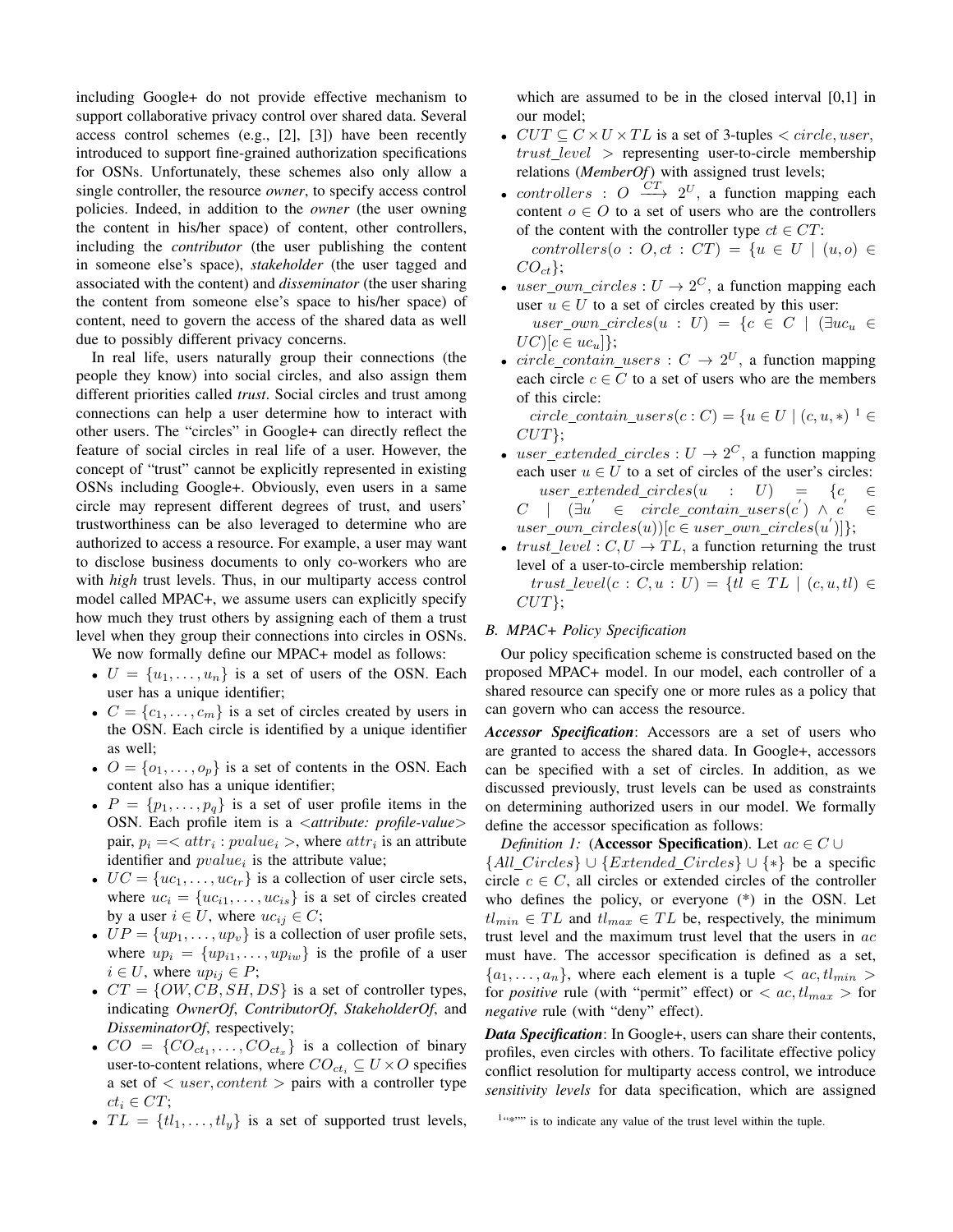by the controllers to the shared data. A user's judgment of the sensitivity level of the data is not binary (private/public), but multi-dimensional with varying degrees of sensitivity. Formally, the data specification is defined as follows:

*Definition 2:* (Data Specification). Let  $dt \in O \cup C \cup P$ be a data item. Let *sl* be a sensitivity level, which is a rational number in the range [0,1], assigned to *dt*. The data specification is defined as a tuple  $\langle dt, sl \rangle$ .

*Access Control Policy*: To summarize the above-mentioned policy elements, we give the definition of MPAC+ access control rule as follows:

*Definition 3:* (MPAC+ Rule). A MPAC+ rule is a 5-tuple  $R = \langle controller, dtype, accessor, data, effect \rangle$ , where

- *controller*  $\in U$  is a user who can regulate the access of *data*;
- *• ctype ∈ CT* is the type of the controller;
- *• accessor* is a set of users to whom the authorization is granted, representing with an access specification defined in Definition 1.
- *data* is represented with a data specification defined in Definition 2; and
- *• e*ffect *∈ {permit, deny}* is the authorization effect of the rule.

Note that the semantics of accessor specification,  ${a_1, \ldots, a_n}$ , in a rule can be explained as the *conjunction* of elements in accessor specification,  $a_1 \wedge \ldots \wedge a_n$ , which means that only *common* users in the accessor sets defined by the elements in accessor specification are treated as authorized users. Also, one controller may define more than one rule in her/his policy for a shared resource. In this case, users who satisfy *any* rule in the policy are considered as authorized users for the resource. Suppose a controller can leverage five values: 0.00 (*none*), 0.25 (*low*), 0.50 (*medium*), 0.75 (*high*), and 1.00 (*highest*) to represent both sensitivity levels and trust levels, the following is an example rule:

*Example 1:* Alice authorizes users who are in both her "Friends" circle and her "Colleagues" circle with at least a medium trust level to access a photo named "funny.jpg" she is tagged in, where Alice considers the photo with a high sensitivity level and she is a stakeholder of the photo:

 $r_1 = (Alice, SH, \{& Friends, 0.50 >, < College,$ 0*.*50 *>}, < funny.jpg,* 0*.*75 *>, permit*).

### *C. MPAC+ Policy Evaluation*

In our MPAC+ model, we adopt three steps to evaluate an access request over multiparty access control policies as shown in Figure 1. The first step checks the access request against the policy specified by each controller and yields a decision for the controller. In our MPAC+ model, controllers can leverage a positive rule to define a set of circles to whom the shared resource is visible, and a negative policy to exclude some specific circles from whom the shared resource should be hidden. A strategy called deny-overrides, which indicates that "deny" rule take precedence over "permit" rule, is adopted to achieve such an exceptional feature in our policy



Fig. 1. MPAC+ Policy Evaluation Process.

evaluation mechanism. In the second step, decisions from all controllers in response to the access request are aggregated to make a *collaborative* decision for the access request. Since these controllers may generate different decisions (permit and deny) for the access request, conflicts may occur. The subsequent sections will address our approach for resolving such conflicts in detail. In addition, if the target of the access request is a resource disseminated by a disseminator, the third step is needed for policy evaluation. In this case, the disseminator may specify a conflicting privacy control over the disseminated content with respect to the original controllers of the content. In order to eliminate the potential disclosure risk of sensitive information from the procedure of data dissemination, we again leverage the restrictive conflict resolution strategy, Deny-overrides, to resolve conflicts between original controllers' decision and the disseminator's decision.

The process of conflict resolution is to make a decision to allow or deny the requester's access to the shared data. In general, allowing a requester to access the content may cause *privacy risk*, but denying a requester to access the content may result in *sharing loss*. We adopt a privacy conflict resolution mechanism to balance privacy protection and the users'desire for information sharing through quantitative analysis of *privacy risk* and *sharing loss* [6].

*Measuring Privacy Risk*: The privacy risk of an access request is an indicator of potential threat to the privacy of controllers in terms of the shared content: the higher the privacy risk of an access request, the higher the threat to controllers' privacy. Our basic premises for the measurement of privacy risk for an access request are the following: (a) the lower the trust levels of the requestor who requires the access request, the higher the privacy risk; (b) the lower the number of controllers who allow the requestor to access the content, the higher the privacy risk; (c) the stronger the general privacy concerns of controllers, the higher the privacy risk; and (d) the more sensitive the shared data item, the higher the privacy risk.

In order to measure the privacy risk of an accessor *i*, denoted as PR(i), we can use following equation to aggregate the privacy risks of *i* due to different denied controllers.

$$
PR(i) = (1 - tl_i) \times \sum_{j \in controllers_d(i)} pc_j \times sl_j \qquad (1)
$$

where, *tl<sup>i</sup>* denotes the *average* trust level of the accessor *i*;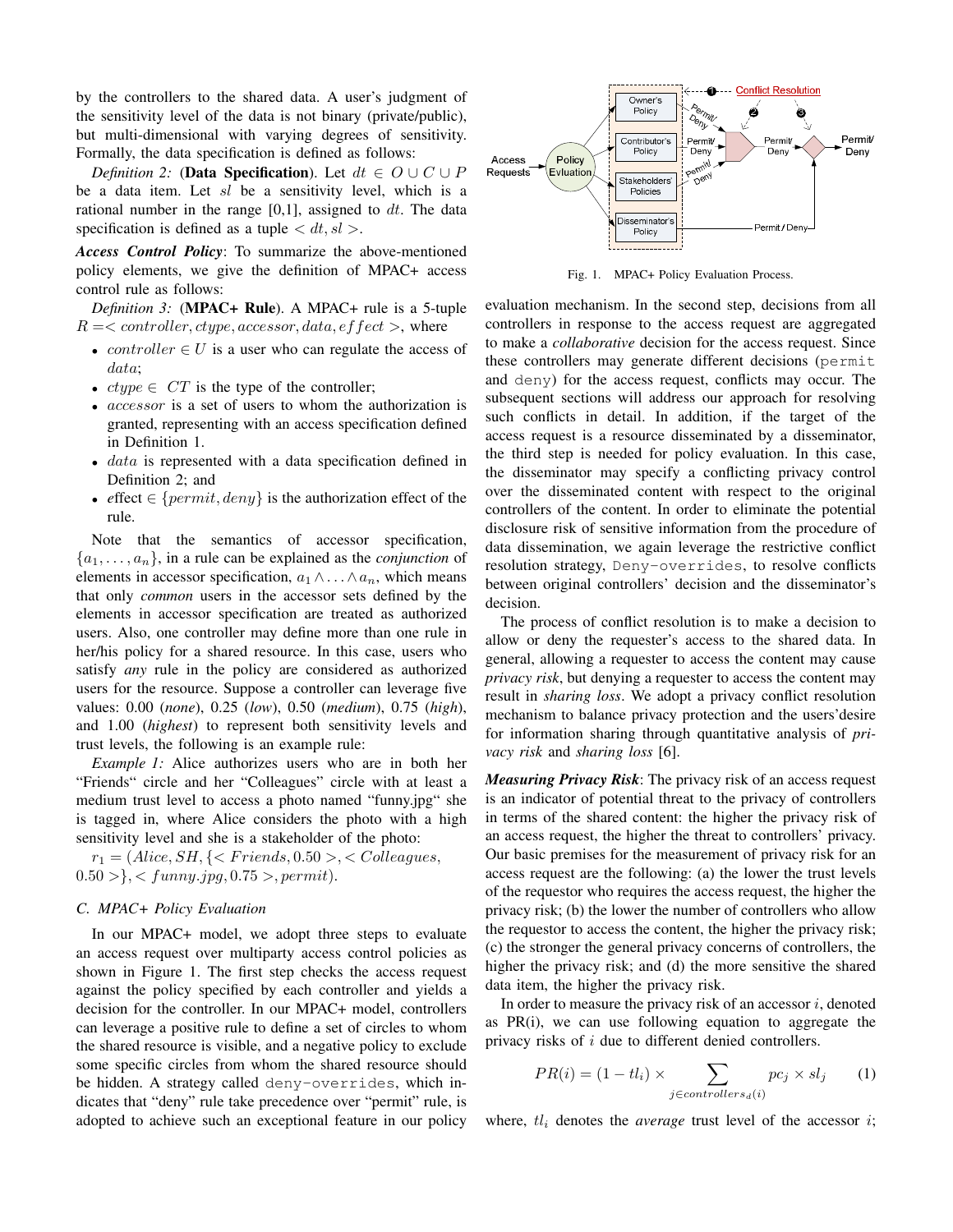function *controllers* $d(i)$  returns all denied controllers of an access request *i*; *pc<sup>j</sup>* denotes the general privacy concern of a denied controller  $j$ ; and  $sl_j$  denotes the sensitivity level of the shared content explicitly chosen by a denied controller *j*.

*Measuring Sharing Loss*: When the decision of privacy conflict resolution for an access request is "deny", it may cause losses in potential content sharing, since there are controllers expecting to allow the requestor to access the data item. Similar to the measurement of the privacy risk, four factors are adopted to measure the sharing loss for a requestor. Compared with the factors used for quantifying the privacy risk, the difference is that we only consider *allowed controllers* for evaluating the sharing loss of an accessor. The sharing loss  $SL(i)$  of an accessor *i* is the aggregation of sharing loss with respect to all allowed controllers as follows:

$$
SL(i) = tl_i \times \sum_{k \in controls(s)} (1 - pc_k) \times (1 - sl_k)
$$
 (2)

where, function *controllersa*(*i*) returns all allowed controllers of a requestor *i*.

*Conflict Resolution*: The following equation can be utilized to make the decisions (permitting or denying an access request) for privacy conflict resolution.

$$
Decision = \begin{cases} \n\text{Permit} & \text{if } \alpha SL(i) \ge \beta PR(i) \\ \n\text{Deny} & \text{if } \alpha SL(i) < \beta PR(i) \n\end{cases} \tag{3}
$$

where,  $\alpha$  and  $\beta$  are preference weights for the privacy risk and the sharing loss,  $0 \le \alpha, \beta \le 1$  and  $\alpha + \beta = 1$ .

#### III. IMPLEMENTATION AND EVALUATION

#### *A. Prototype System Implementation*

We implemented a proof-of-concept social network application to demonstrate collaborative management of photos, called *Sigma* (http://apps.facebook.com/sigma\_tool). The intent of the application is to allow users to collaboratively share photos in Google+ based on our approach. However, constrained by current lack of development API for Google+, our implementation is a Facebook application using Facebook users' data to simulate an environment like Google+.

Figure 2 shows the architecture of *Sigma*. The application is hosted on an external web server, but uses Facebook's graph API and Facebook Query Language to retrieve user data. A minimal amount of data is kept on the server itself, but our application allows users to save their settings and check access to their photos based on the result of the multiparty policy evaluation.

*Sigma* consists of two major parts, a circle management module and a photo management module. The circle management module, shown in Figure 3 (c), allows users to sort their friends into circles based on their existing Facebook friend lists. It also allows them to set trust levels by friend or by circle. For the performance purpose in using the application, setting the trust level for a circle applies it to all individual



Fig. 2. System Architecture of *Sigma*.

users in that circle in our current implementation. In a reallife implementation, the function of circle trust level would depend on the type of circle. If it is a trust-based circle, trust level may be used as an indication of which users to place in that circle. If it is a group-based circle, it might display an average trust level of all the users.

In the photo management module of *Sigma*, Figure 3 (a) depicts the policy setting. Three options are presented and then joined by union for the ultimate policy. The controller indicates a set of circles and/or users who may access the photo, a set of circles of which the intersection of users may access the photo, and a set of circles and/or users who may not access the photo. The controller may also optionally indicate a minimum trust level for a "*permit*" policy or a maximum trust level for a "*deny*" policy to additionally restrict photo sharing. If the controller is the owner of selected photo, s/he can adjust the weights to balance privacy protection and data sharing of the photo. In addition, since *malicious* users may tag themselves to a photo and specify privacy policies to influence the sharing of the photo, the photo owner can verify the tagged users and has the ability to disable fake stakeholders to control the photo in the privacy setting. To allow the users of the prototype application to check the impacts of collaborative control against their privacy settings, users are able to check friends' access to the photo in *Sigma* as shown in Figure 3 (b).

## *B. Prototype System Evaluation*

*1) User Study:* We conducted a user study to test the usability of *Sigma*. <sup>2</sup> We had 42 users use the application and answer a survey to indicate their preferences in social networks. We recruited through University mailing lists, Google+ and Facebook. Of our respondents, 71.4% were 18-24, 21.4% were 25-34, and 7.1% were 35-54 years old. Some questions were "ranking" questions, where users were asked to rank certain things by preference. Responses were then assigned a weight of  $(n-r)$  where n is the total number of data items to rank and  $r$  is the rank assigned. Therefore, rating something

<sup>2</sup>http://edu.surveygizmo.com/s3/779289/Sigma-User-Study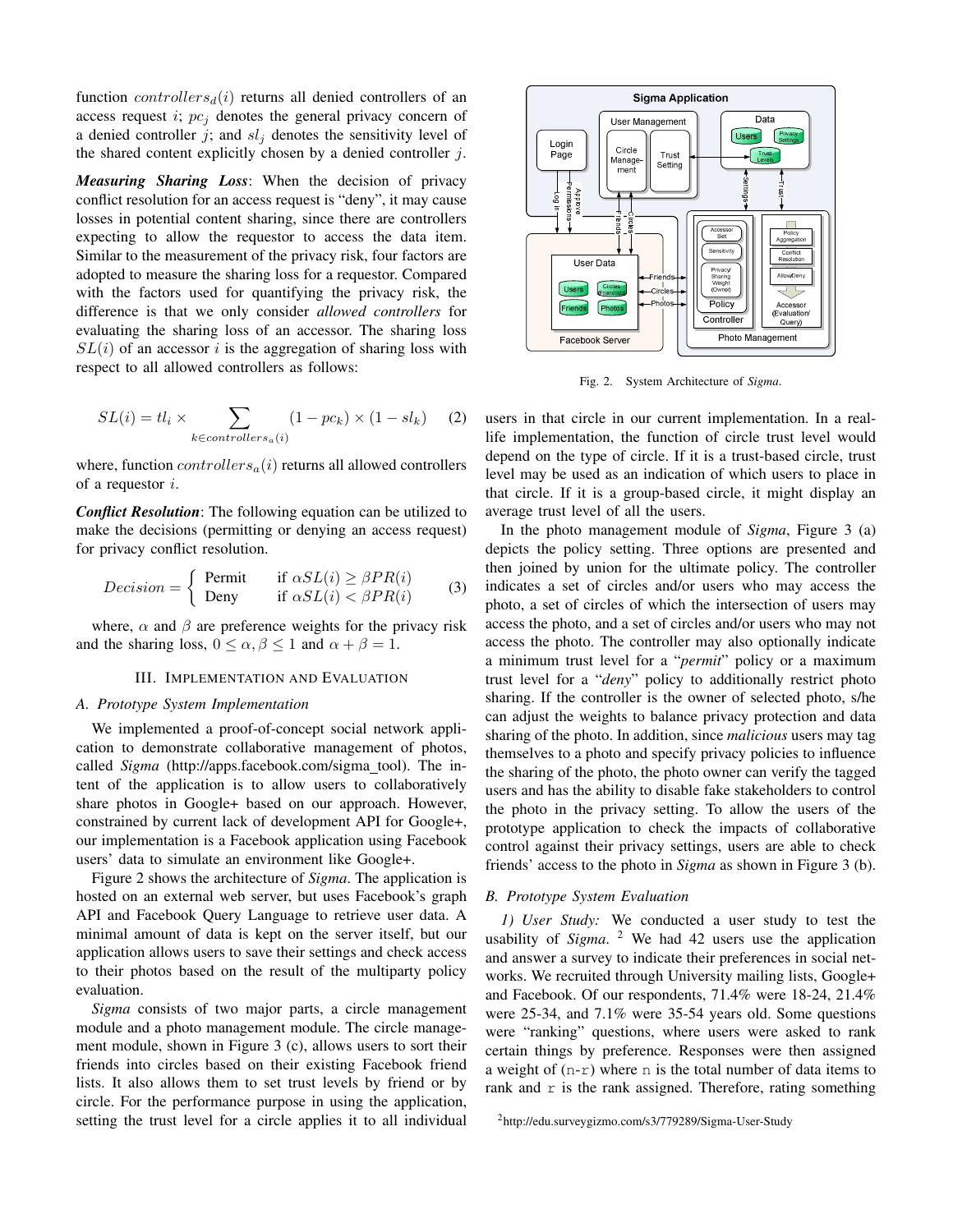

(c) Circle Management

Fig. 3. *Sigma* Interfaces.

3 out of 5 gives a score of 2. Responses from all users are then totaled for comparison.

*Prior to using Sigma*: Part of the purpose of the user study was to understand the demand for a collaborative data management system that balances privacy protection with data sharing. When asked whether privacy or sharing was more important, half of respondents rated them as equally important (with 32.1% finding choosing privacy and 17.9% choosing sharing), so we know both are necessary when determining an approach to data management in OSNs.

When asked to rank preferences when tagged in a photo, users indicated that protecting their privacy was the most important to them (a score of 79), with sharing with friends and protecting other users' privacy were ranked closer to each other (53 and 41, respectively). Asked to rank preferences when a user owns a photo, they indicated protecting their own privacy and sharing closely (92 and 81), with protecting tagged users' privacy (65) still somewhat important and allowing tagged users to share with their friends (42) last.

When a user is tagged, we can see that protecting their own privacy is important. Since in a normal social network a tagged user has little protection compared to the owner, we can interpret this as a desire for more control over tagged photos, since the current approach allows the owner to override control. When a user owns a photo, they consider privacy protection and sharing loss about equal, but they consider protecting tagged users' privacy important as well (a score of 65 indicates that some users ranked it as at least the 2nd most important).

*After Using Sigma*: We collected some Facebook usage statistics to determine the need for collaborative photo management. We define need as the presence of more than one party interested in a photo (the number of controllers is greater than one). We can estimate from the data that, in owned photos, there is on average at least two tagged users for every five photos. More importantly, about 15% of owned photos have at least two tagged users, and about 5% have three or more. This means in an *only-owner-control* approach for privacy management, a sizable number of users is being ignored in determining privacy settings for those photos.

We also asked users to rank their preferences for various parts of our system as they tried it out. For a user management system, users ranked their preferences as shown in Table I. Users ranked the ability to indicate trust almost as important as simplicity, meaning they reacted very positively to this feature of our system.

TABLE I IMPORTANCE OF FEATURES IN USER MANAGEMENT.

| Rate the features of this or a similar user | <b>Weighted Score</b> |
|---------------------------------------------|-----------------------|
| management system in order of importance    |                       |
| Simplicity                                  | 146                   |
| Ability to indicate trust                   | 115                   |
| Automatically sorting friends               | 93                    |
| Visual interface                            | 90                    |
| Recommending trust levels for friends       | 76                    |
| Recommending circle placement               | 68                    |

We then again asked users to rank preferences in sharing, but for three scenarios: when the user is a stakeholder, when the user is an owner, and in general when collaboratively controlling a photo (Table II). In all three situations, the user ranked protecting one's own privacy as the most important. This may seem obvious, but it is important to note that this suggests they find protecting one's privacy as a stakeholder equally important to protecting one's privacy as an owner (supporting the need for collaborative control). Users indicated that when they were tagged, having an equal say to the owner was least important, so if the owner has more control in the system (such as setting weights in our system) it is permissible as long as the stakeholders have a say. In general and as an owner, users indicated that owner control was second-most important, which further supports the need for some additional owner controls like ours in a collaborative approach.

TABLE II

IMPORTANCE OF FEATURES IN COLLABORATIVE SHARING.

| Rate the following in order of importance when | <b>Weighted Score</b> |
|------------------------------------------------|-----------------------|
| collaboratively sharing a photo                |                       |
| <b>Tagged</b>                                  |                       |
| Protecting my privacy                          | 99                    |
| Ability to prevent users from viewing photo    | 83                    |
| Ability to allow users to view photo           | 76                    |
| Sharing                                        | 59                    |
| Having an equal say to the owner               | 58                    |
| Owned                                          |                       |
| Protecting my privacy                          | 95                    |
| Having complete control                        | 89                    |
| Preventing fake tagged users from controlling  | 72                    |
| Sharing                                        | 61                    |
| <b>In General</b>                              |                       |
| Protecting privacy                             | 80                    |
| Giving the owner control                       | 72                    |
| Giving tagged users control                    | 52                    |
| Allowing users to share                        | 46                    |

*2) Effectiveness Evaluation:* To evaluate the effectiveness of our approach, we compare the outcome, on a singleaccessor basis, of a policy set in Google+ to a policy set in